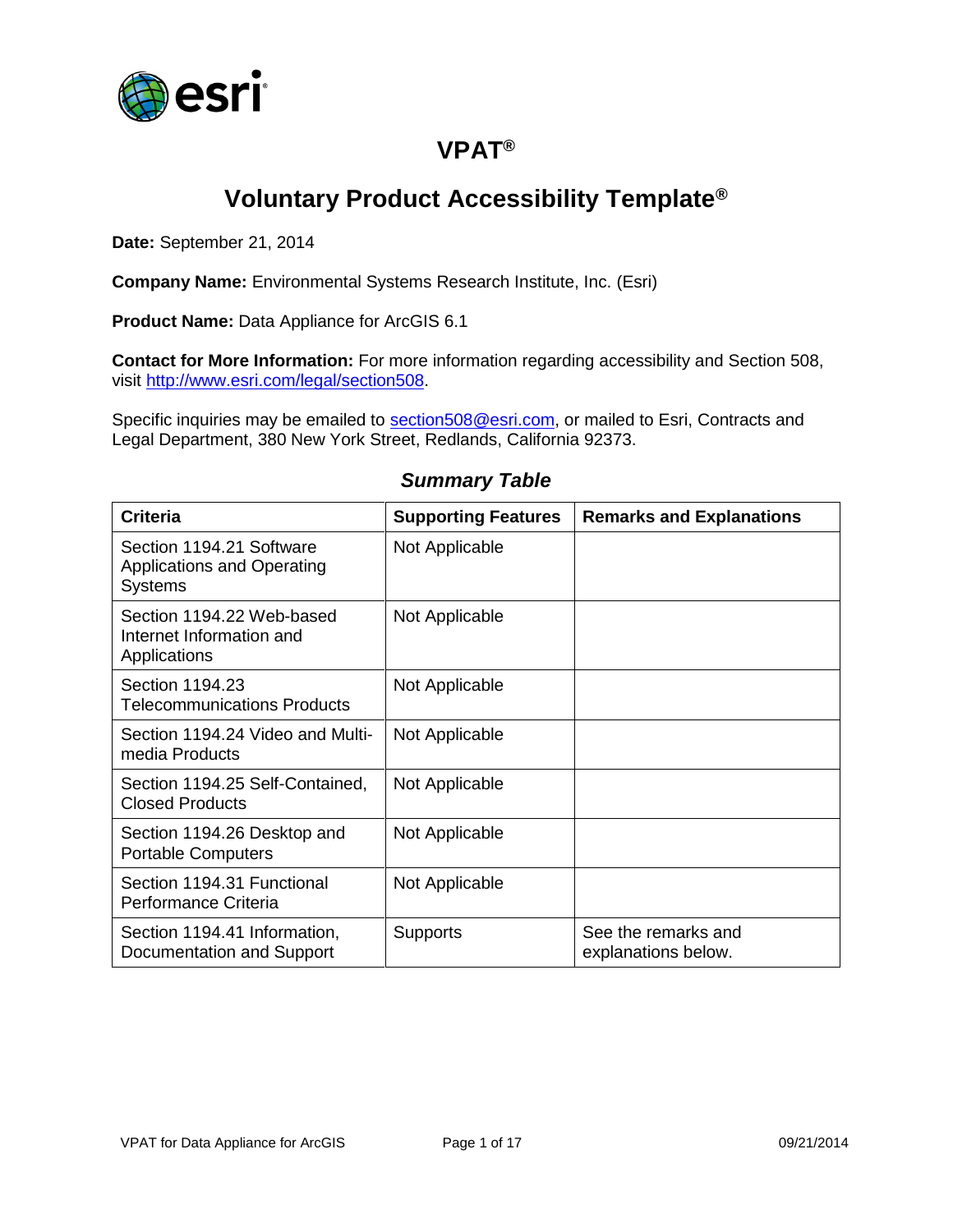| <b>Criteria</b>                                                                                                                                                                                                                                                                                                                                                                                                                                                                                                                                                                                         | <b>Supporting Features</b> | <b>Remarks and Explanations</b> |
|---------------------------------------------------------------------------------------------------------------------------------------------------------------------------------------------------------------------------------------------------------------------------------------------------------------------------------------------------------------------------------------------------------------------------------------------------------------------------------------------------------------------------------------------------------------------------------------------------------|----------------------------|---------------------------------|
| (a) When software is designed to<br>run on a system that has a<br>keyboard, product functions shall<br>be executable from a keyboard<br>where the function itself or the<br>result of performing a function<br>can be discerned textually.                                                                                                                                                                                                                                                                                                                                                              | Not Applicable             |                                 |
| (b) Applications shall not disrupt<br>or disable activated features of<br>other products that are identified<br>as accessibility features, where<br>those features are developed and<br>documented according to<br>industry standards. Applications<br>also shall not disrupt or disable<br>activated features of any<br>operating system that are<br>identified as accessibility features<br>where the application<br>programming interface for those<br>accessibility features has been<br>documented by the manufacturer<br>of the operating system and is<br>available to the product<br>developer. | Not Applicable             |                                 |
| (c) A well-defined on-screen<br>indication of the current focus<br>shall be provided that moves<br>among interactive interface<br>elements as the input focus<br>changes. The focus shall be<br>programmatically exposed so<br>that Assistive Technology can<br>track focus and focus changes.                                                                                                                                                                                                                                                                                                          | Not Applicable             |                                 |
| (d) Sufficient information about a<br>user interface element including<br>the identity, operation and state<br>of the element shall be available<br>to Assistive Technology. When<br>an image represents a program<br>element, the information<br>conveyed by the image must also<br>be available in text.                                                                                                                                                                                                                                                                                              | Not Applicable             |                                 |
| (e) When bitmap images are<br>used to identify controls, status                                                                                                                                                                                                                                                                                                                                                                                                                                                                                                                                         | Not Applicable             |                                 |

*Section 1194.21 Software Applications and Operating Systems – Detail*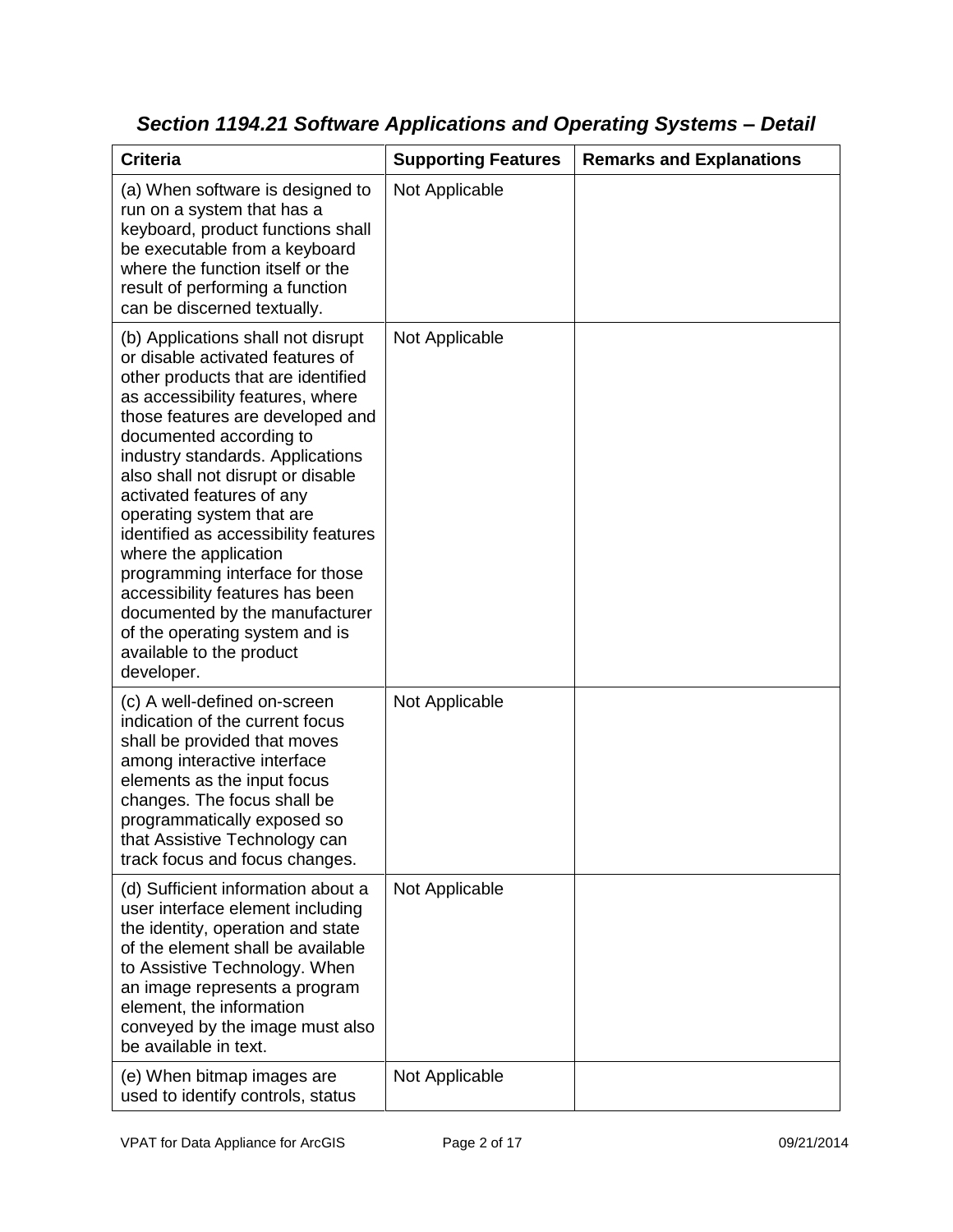| indicators, or other programmatic<br>elements, the meaning assigned<br>to those images shall be<br>consistent throughout an<br>application's performance.                                                                                                           |                |  |
|---------------------------------------------------------------------------------------------------------------------------------------------------------------------------------------------------------------------------------------------------------------------|----------------|--|
| (f) Textual information shall be<br>provided through operating<br>system functions for displaying<br>text. The minimum information<br>that shall be made available is<br>text content, text input caret<br>location, and text attributes.                           | Not Applicable |  |
| (g) Applications shall not override<br>user selected contrast and color<br>selections and other individual<br>display attributes.                                                                                                                                   | Not Applicable |  |
| (h) When animation is displayed,<br>the information shall be<br>displayable in at least one non-<br>animated presentation mode at<br>the option of the user.                                                                                                        | Not Applicable |  |
| (i) Color coding shall not be used<br>as the only means of conveying<br>information, indicating an action,<br>prompting a response, or<br>distinguishing a visual element.                                                                                          | Not Applicable |  |
| (j) When a product permits a user<br>to adjust color and contrast<br>settings, a variety of color<br>selections capable of producing a<br>range of contrast levels shall be<br>provided.                                                                            | Not Applicable |  |
| (k) Software shall not use<br>flashing or blinking text, objects,<br>or other elements having a flash<br>or blink frequency greater than 2<br>Hz and lower than 55 Hz.                                                                                              | Not Applicable |  |
| (I) When electronic forms are<br>used, the form shall allow people<br>using Assistive Technology to<br>access the information, field<br>elements, and functionality<br>required for completion and<br>submission of the form, including<br>all directions and cues. | Not Applicable |  |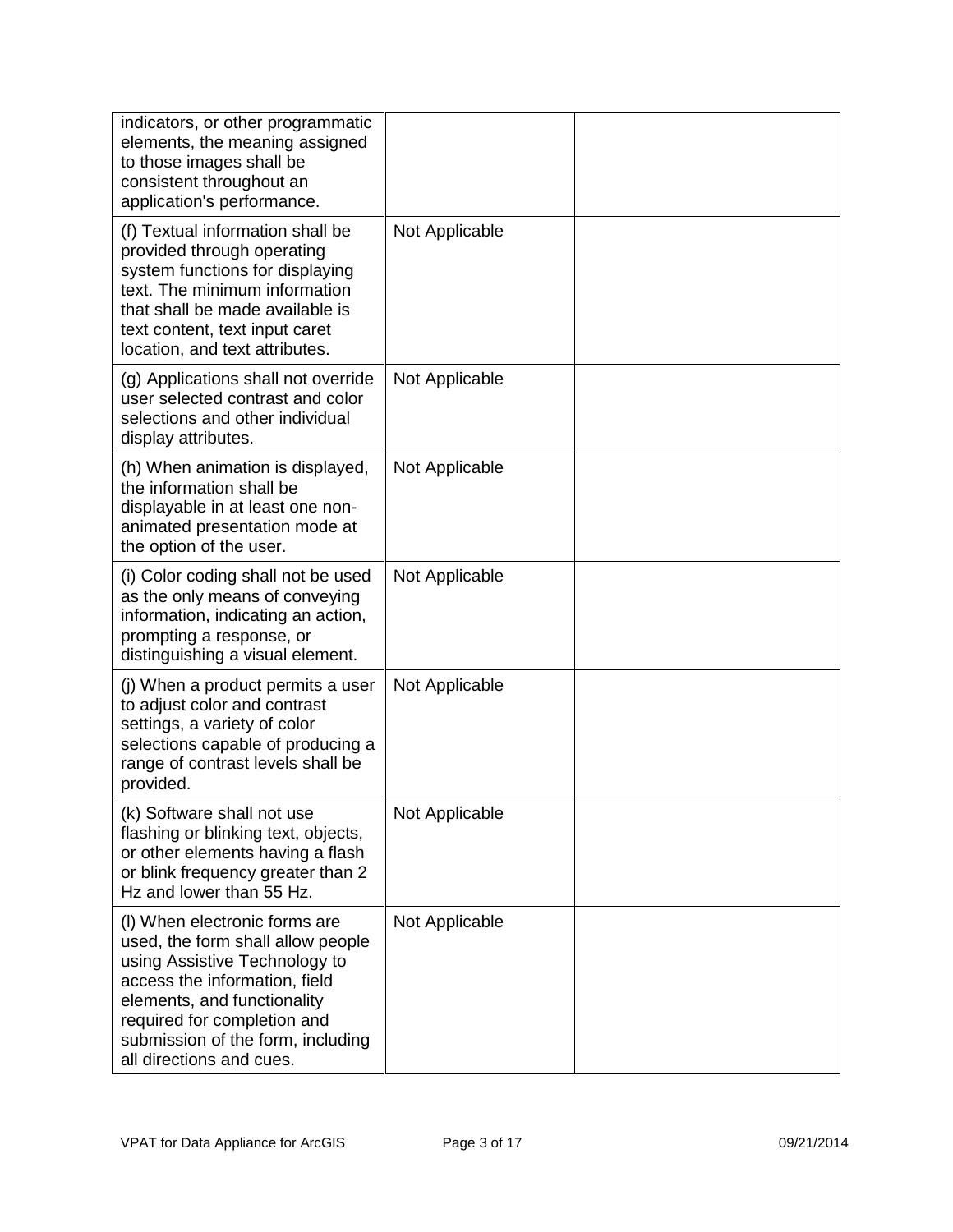| <b>Criteria</b>                                                                                                                                                              | <b>Supporting Features</b> | <b>Remarks and Explanations</b> |
|------------------------------------------------------------------------------------------------------------------------------------------------------------------------------|----------------------------|---------------------------------|
| (a) A text equivalent for every<br>non-text element shall be<br>provided (e.g., via "alt",<br>"longdesc", or in element<br>content).                                         | Not Applicable             |                                 |
| (b) Equivalent alternatives for any<br>multimedia presentation shall be<br>synchronized with the<br>presentation.                                                            | Not Applicable             |                                 |
| (c) Web pages shall be designed<br>so that all information conveyed<br>with color is also available<br>without color, for example from<br>context or markup.                 | Not Applicable             |                                 |
| (d) Documents shall be<br>organized so they are readable<br>without requiring an associated<br>style sheet.                                                                  | Not Applicable             |                                 |
| (e) Redundant text links shall be<br>provided for each active region of<br>a server-side image map.                                                                          | Not Applicable             |                                 |
| (f) Client-side image maps shall<br>be provided instead of server-<br>side image maps except where<br>the regions cannot be defined<br>with an available geometric<br>shape. | Not Applicable             |                                 |
| (g) Row and column headers<br>shall be identified for data tables.                                                                                                           | Not Applicable             |                                 |
| (h) Markup shall be used to<br>associate data cells and header<br>cells for data tables that have two<br>or more logical levels of row or<br>column headers.                 | Not Applicable             |                                 |
| (i) Frames shall be titled with text<br>that facilitates frame identification<br>and navigation.                                                                             | Not Applicable             |                                 |
| (j) Pages shall be designed to<br>avoid causing the screen to<br>flicker with a frequency greater<br>than 2 Hz and lower than 55 Hz.                                         | Not Applicable             |                                 |

*Section 1194.22 Web-based Internet Information and Applications – Detail*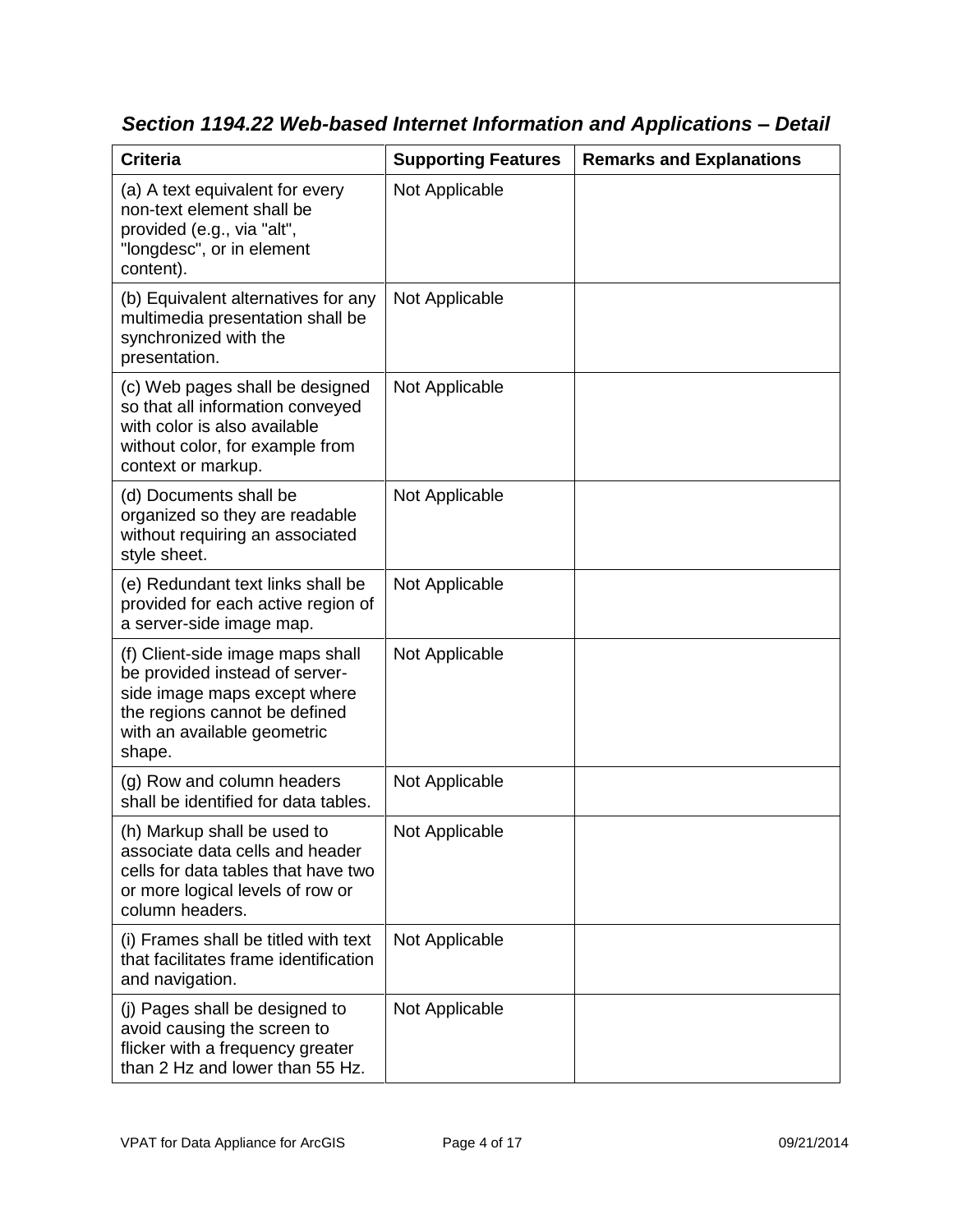| (k) A text-only page, with<br>equivalent information or<br>functionality, shall be provided to<br>make a web site comply with the<br>provisions of this part, when<br>compliance cannot be<br>accomplished in any other way.<br>The content of the text-only page<br>shall be updated whenever the<br>primary page changes. | Not Applicable |  |
|-----------------------------------------------------------------------------------------------------------------------------------------------------------------------------------------------------------------------------------------------------------------------------------------------------------------------------|----------------|--|
| (I) When pages utilize scripting<br>languages to display content, or<br>to create interface elements, the<br>information provided by the script<br>shall be identified with functional<br>text that can be read by Assistive<br>Technology.                                                                                 | Not Applicable |  |
| (m) When a web page requires<br>that an applet, plug-in or other<br>application be present on the<br>client system to interpret page<br>content, the page must provide a<br>link to a plug-in or applet that<br>complies with $§1194.21(a)$<br>through (I).                                                                 | Not Applicable |  |
| (n) When electronic forms are<br>designed to be completed on-<br>line, the form shall allow people<br>using Assistive Technology to<br>access the information, field<br>elements, and functionality<br>required for completion and<br>submission of the form, including<br>all directions and cues.                         | Not Applicable |  |
| (o) A method shall be provided<br>that permits users to skip<br>repetitive navigation links.                                                                                                                                                                                                                                | Not Applicable |  |
| (p) When a timed response is<br>required, the user shall be alerted<br>and given sufficient time to<br>indicate more time is required.                                                                                                                                                                                      | Not Applicable |  |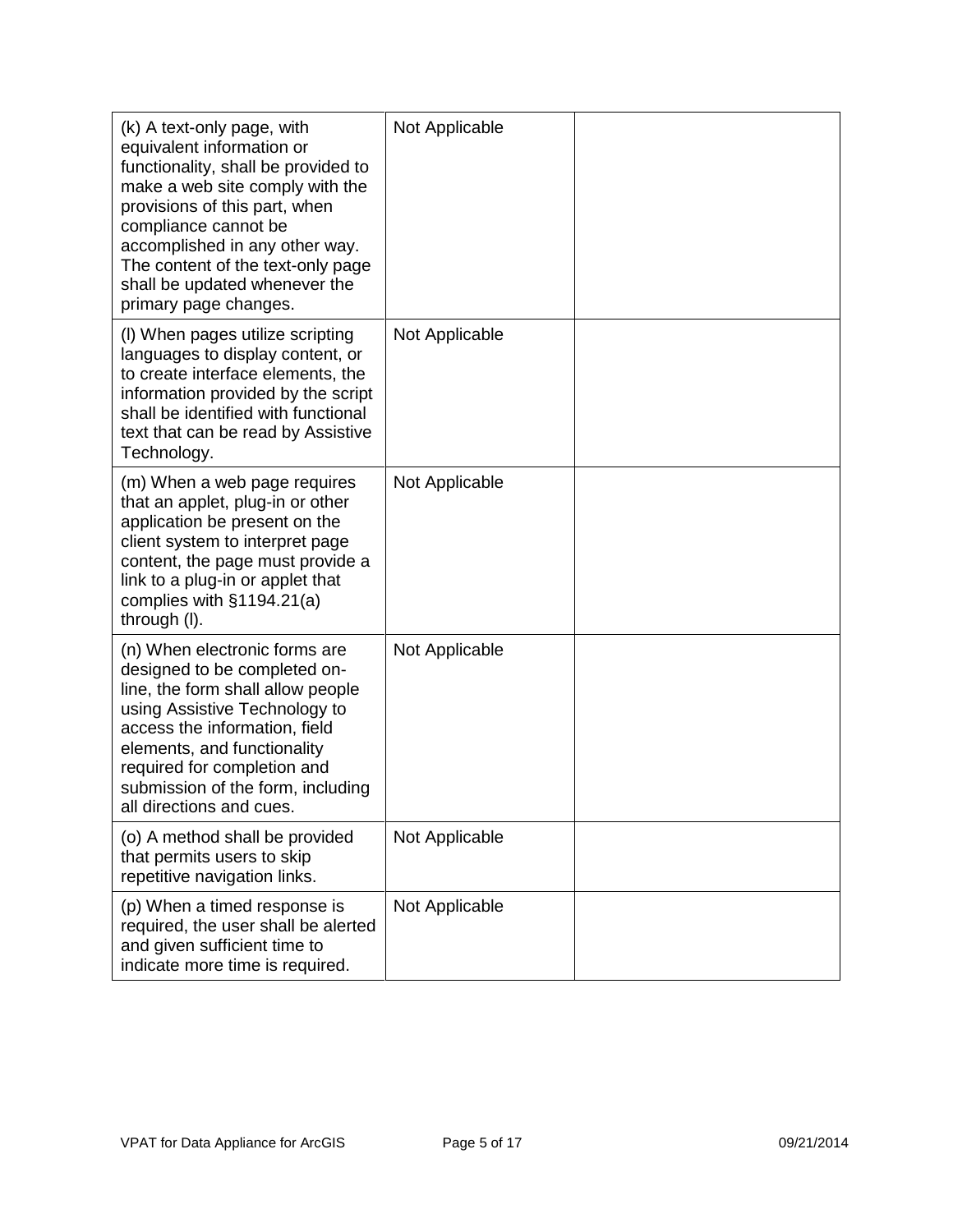| <b>Criteria</b>                                                                                                                                                                                                                                                                                                                                                       | <b>Supporting Features</b> | <b>Remarks and Explanations</b> |
|-----------------------------------------------------------------------------------------------------------------------------------------------------------------------------------------------------------------------------------------------------------------------------------------------------------------------------------------------------------------------|----------------------------|---------------------------------|
| (a) Telecommunications products<br>or systems which provide a<br>function allowing voice<br>communication and which do not<br>themselves provide a TTY<br>functionality shall provide a<br>standard non-acoustic<br>connection point for TTYs.<br>Microphones shall be capable of<br>being turned on and off to allow<br>the user to intermix speech with<br>TTY use. | Not Applicable             |                                 |
| (b) Telecommunications products<br>which include voice<br>communication functionality shall<br>support all commonly used cross-<br>manufacturer non-proprietary<br>standard TTY signal protocols.                                                                                                                                                                     | Not Applicable             |                                 |
| (c) Voice mail, auto-attendant,<br>and interactive voice response<br>telecommunications systems<br>shall be usable by TTY users<br>with their TTYs.                                                                                                                                                                                                                   | Not Applicable             |                                 |
| (d) Voice mail, messaging, auto-<br>attendant, and interactive voice<br>response telecommunications<br>systems that require a response<br>from a user within a time interval,<br>shall give an alert when the time<br>interval is about to run out, and<br>shall provide sufficient time for<br>the user to indicate more time is<br>required.                        | Not Applicable             |                                 |
| (e) Where provided, caller<br>identification and similar<br>telecommunications functions<br>shall also be available for users<br>of TTYs, and for users who<br>cannot see displays.                                                                                                                                                                                   | Not Applicable             |                                 |
| (f) For transmitted voice signals,<br>telecommunications products<br>shall provide a gain adjustable up<br>to a minimum of 20 dB. For<br>incremental volume control, at                                                                                                                                                                                               | Not Applicable             |                                 |

### *Section 1194.23 Telecommunications Products – Detail*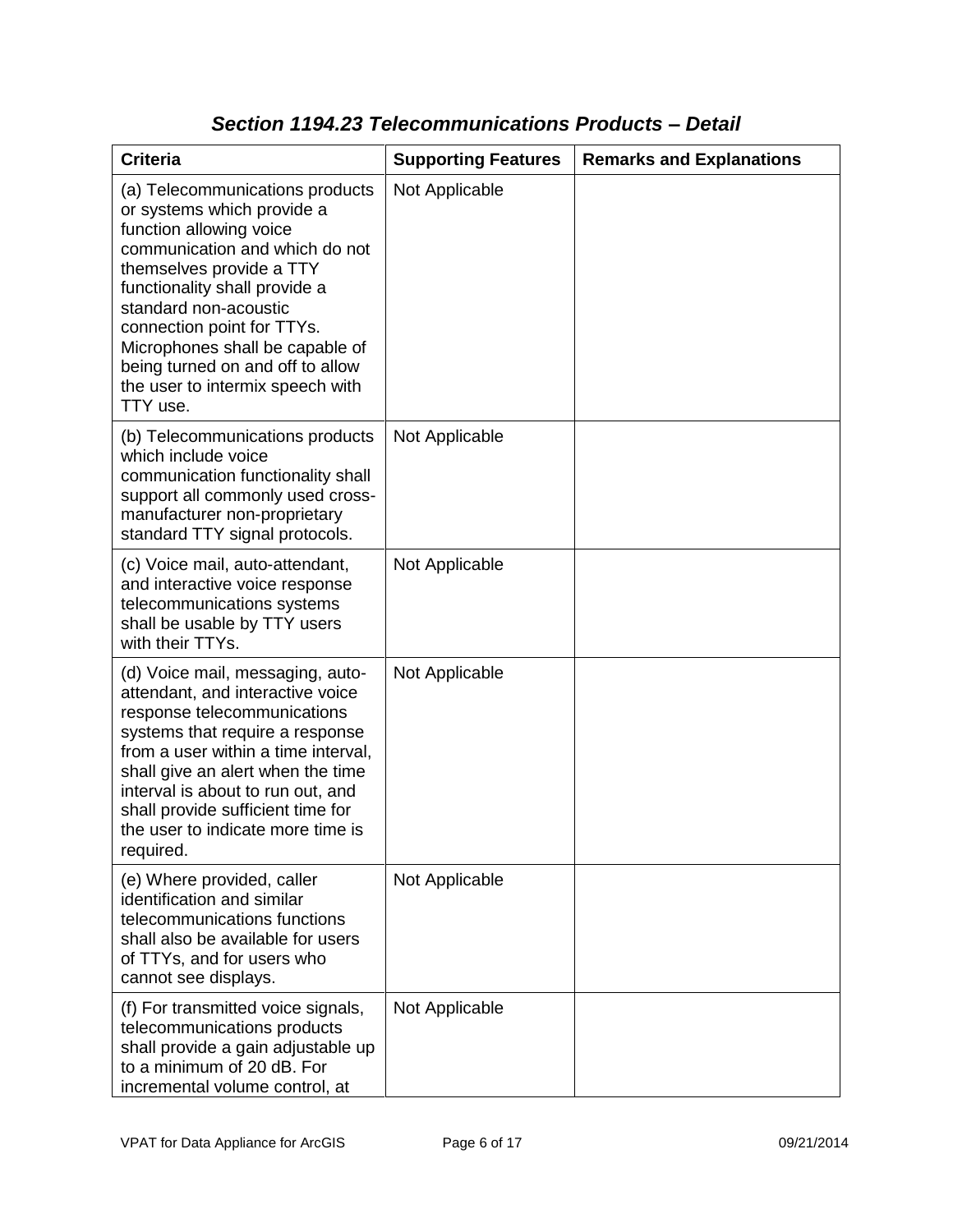| least one intermediate step of 12<br>dB of gain shall be provided.                                                                                                                                                                                                                                                                                                                                                                                                                                                   |                |  |
|----------------------------------------------------------------------------------------------------------------------------------------------------------------------------------------------------------------------------------------------------------------------------------------------------------------------------------------------------------------------------------------------------------------------------------------------------------------------------------------------------------------------|----------------|--|
| (g) If the telecommunications<br>product allows a user to adjust<br>the receive volume, a function<br>shall be provided to automatically<br>reset the volume to the default<br>level after every use.                                                                                                                                                                                                                                                                                                                | Not Applicable |  |
| (h) Where a telecommunications<br>product delivers output by an<br>audio transducer which is<br>normally held up to the ear, a<br>means for effective magnetic<br>wireless coupling to hearing<br>technologies shall be provided.                                                                                                                                                                                                                                                                                    | Not Applicable |  |
| (i) Interference to hearing<br>technologies (including hearing<br>aids, cochlear implants, and<br>assistive listening devices) shall<br>be reduced to the lowest possible<br>level that allows a user of hearing<br>technologies to utilize the<br>telecommunications product.                                                                                                                                                                                                                                       | Not Applicable |  |
| (i) Products that transmit or<br>conduct information or<br>communication, shall pass<br>through cross-manufacturer, non-<br>proprietary, industry-standard<br>codes, translation protocols,<br>formats or other information<br>necessary to provide the<br>information or communication in<br>a usable format. Technologies<br>which use encoding, signal<br>compression, format<br>transformation, or similar<br>techniques shall not remove<br>information needed for access or<br>shall restore it upon delivery. | Not Applicable |  |
| (k)(1) Products which have<br>mechanically operated controls<br>or keys shall comply with the<br>following: Controls and Keys<br>shall be tactilely discernible<br>without activating the controls or<br>keys.                                                                                                                                                                                                                                                                                                       | Not Applicable |  |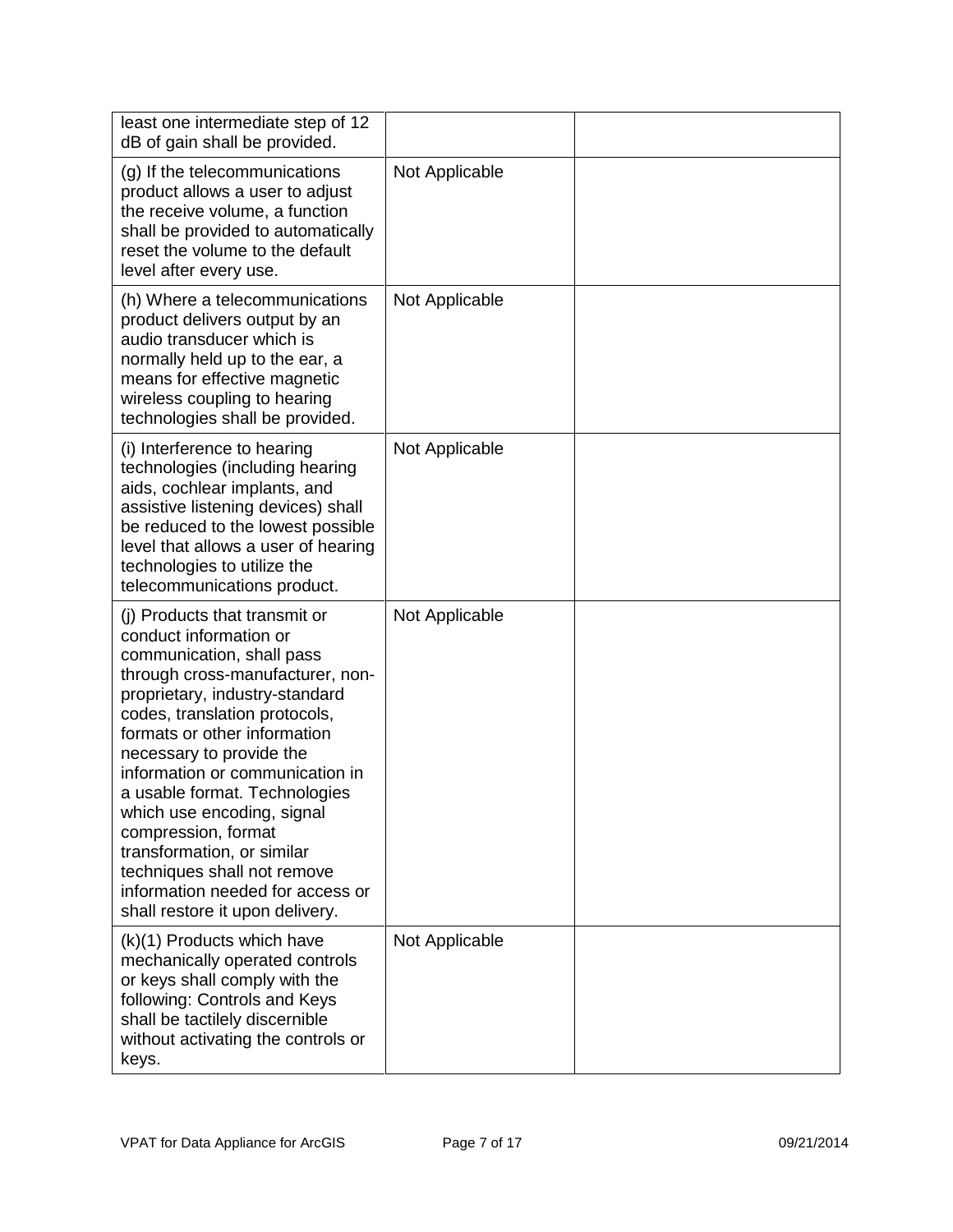| $(k)(2)$ Products which have<br>mechanically operated controls<br>or keys shall comply with the<br>following: Controls and Keys<br>shall be operable with one hand<br>and shall not require tight<br>grasping, pinching, twisting of the<br>wrist. The force required to<br>activate controls and keys shall<br>be 5 lbs. (22.2N) maximum. |                |  |
|--------------------------------------------------------------------------------------------------------------------------------------------------------------------------------------------------------------------------------------------------------------------------------------------------------------------------------------------|----------------|--|
| (k)(3) Products which have<br>mechanically operated controls<br>or keys shall comply with the<br>following: If key repeat is<br>supported, the delay before<br>repeat shall be adjustable to at<br>least 2 seconds. Key repeat rate<br>shall be adjustable to 2 seconds<br>per character.                                                  | Not Applicable |  |
| $(k)(4)$ Products which have<br>mechanically operated controls<br>or keys shall comply with the<br>following: The status of all locking<br>or toggle controls or keys shall be<br>visually discernible, and<br>discernible either through touch<br>or sound.                                                                               | Not Applicable |  |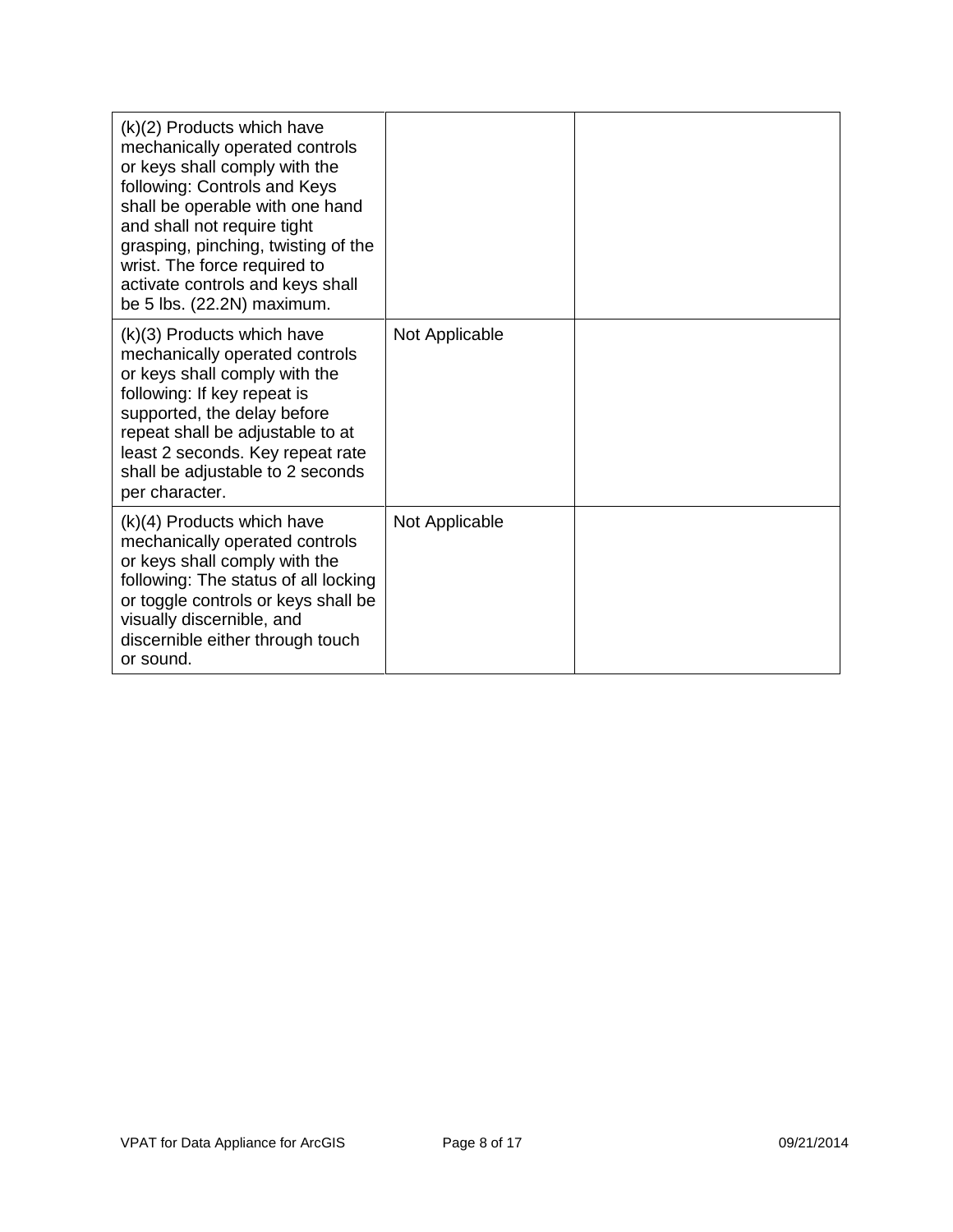| <b>Criteria</b>                                                                                                                                                                                                                                                                                                                                                                                                                                                                                                                                                                                                                                                                                                                                                                                                                                                                                                                                                           | <b>Supporting Features</b> | <b>Remarks and Explanations</b> |
|---------------------------------------------------------------------------------------------------------------------------------------------------------------------------------------------------------------------------------------------------------------------------------------------------------------------------------------------------------------------------------------------------------------------------------------------------------------------------------------------------------------------------------------------------------------------------------------------------------------------------------------------------------------------------------------------------------------------------------------------------------------------------------------------------------------------------------------------------------------------------------------------------------------------------------------------------------------------------|----------------------------|---------------------------------|
| a) All analog television displays<br>13 inches and larger, and<br>computer equipment that<br>includes analog television<br>receiver or display circuitry, shall<br>be equipped with caption<br>decoder circuitry which<br>appropriately receives, decodes,<br>and displays closed captions<br>from broadcast, cable, videotape,<br>and DVD signals. As soon as<br>practicable, but not later than<br>July 1, 2002, widescreen digital<br>television (DTV) displays<br>measuring at least 7.8 inches<br>vertically, DTV sets with<br>conventional displays measuring<br>at least 13 inches vertically, and<br>stand-alone DTV tuners, whether<br>or not they are marketed with<br>display screens, and computer<br>equipment that includes DTV<br>receiver or display circuitry, shall<br>be equipped with caption<br>decoder circuitry which<br>appropriately receives, decodes,<br>and displays closed captions<br>from broadcast, cable, videotape,<br>and DVD signals. | Not Applicable             |                                 |
| (b) Television tuners, including<br>tuner cards for use in computers,<br>shall be equipped with secondary<br>audio program playback circuitry.                                                                                                                                                                                                                                                                                                                                                                                                                                                                                                                                                                                                                                                                                                                                                                                                                            | Not Applicable             |                                 |
| (c) All training and informational<br>video and multimedia productions<br>which support the agency's<br>mission, regardless of format,<br>that contain speech or other<br>audio information necessary for<br>the comprehension of the<br>content, shall be open or closed<br>captioned.                                                                                                                                                                                                                                                                                                                                                                                                                                                                                                                                                                                                                                                                                   | Not Applicable             |                                 |
| (d) All training and informational<br>video and multimedia productions<br>which support the agency's                                                                                                                                                                                                                                                                                                                                                                                                                                                                                                                                                                                                                                                                                                                                                                                                                                                                      | Not Applicable             |                                 |

### *Section 1194.24 Video and Multi-media Products – Detail*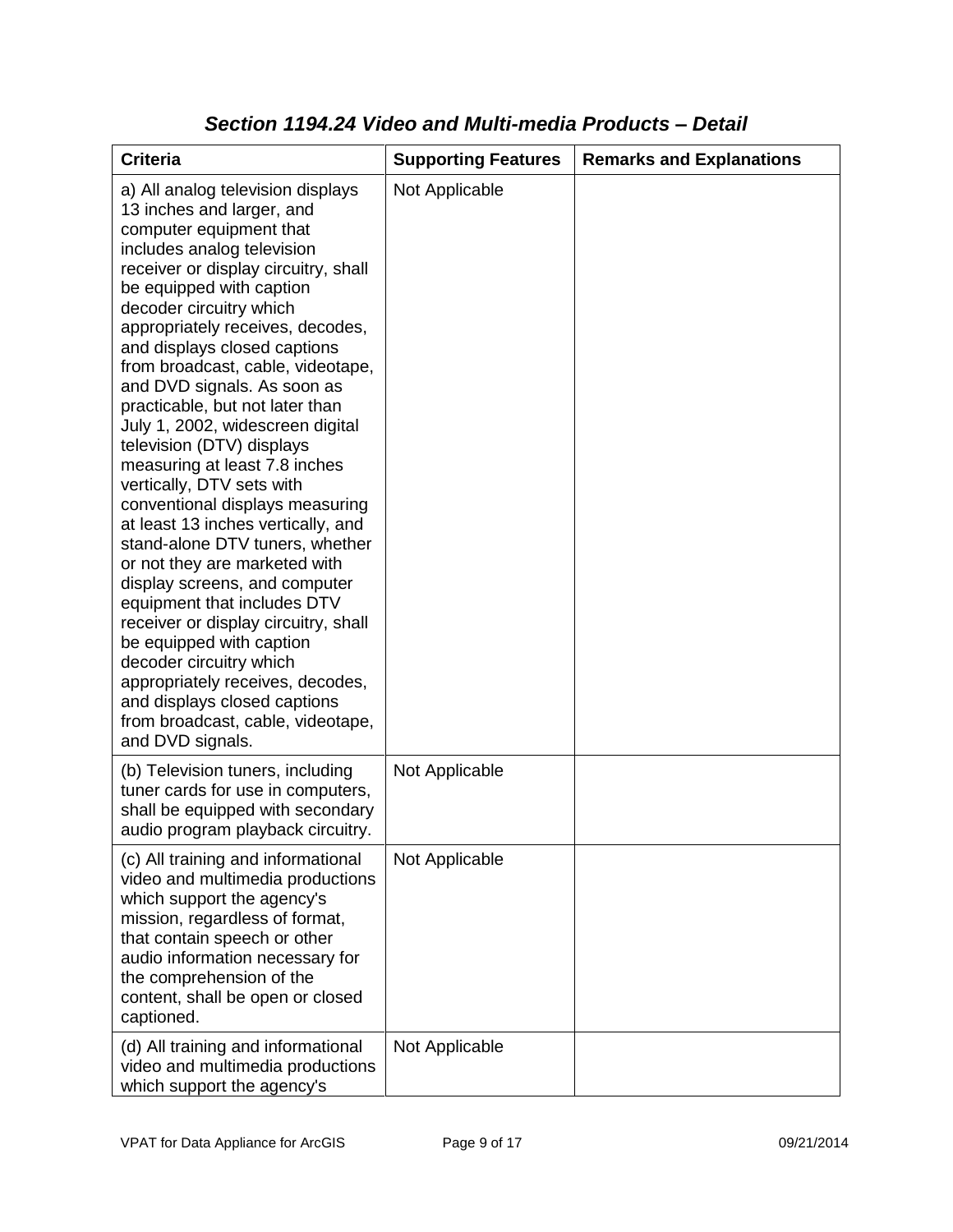| mission, regardless of format,<br>that contain visual information<br>necessary for the comprehension<br>of the content, shall be audio<br>described. |                |  |
|------------------------------------------------------------------------------------------------------------------------------------------------------|----------------|--|
| (e) Display or presentation of<br>alternate text presentation or<br>audio descriptions shall be user-<br>selectable unless permanent.                | Not Applicable |  |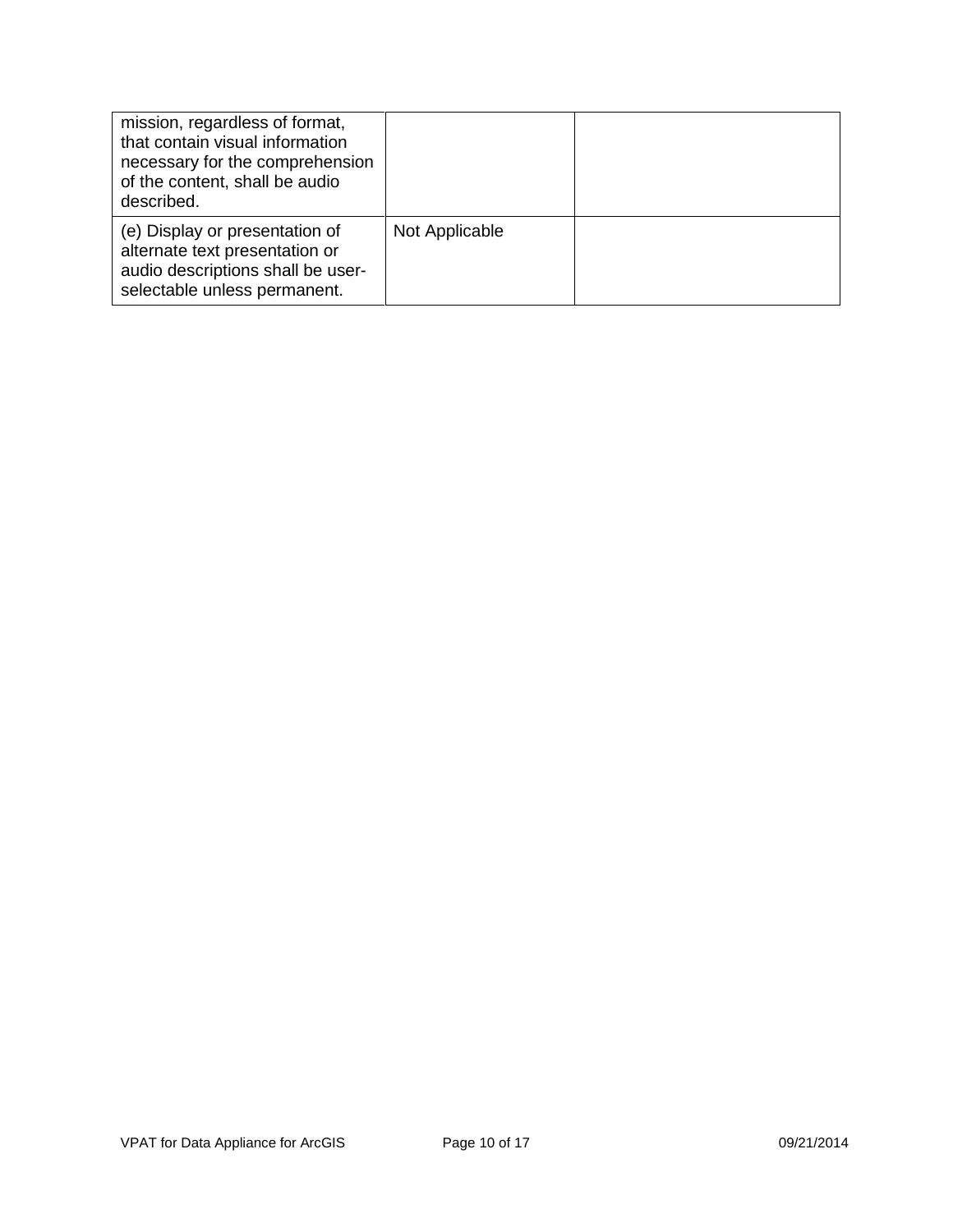### *Section 1194.25 Self-Contained, Closed Products – Detail*

| <b>Criteria</b>                                                                                                                                                                                                                                                                                                                                  | <b>Supporting Features</b> | <b>Remarks and Explanations</b> |
|--------------------------------------------------------------------------------------------------------------------------------------------------------------------------------------------------------------------------------------------------------------------------------------------------------------------------------------------------|----------------------------|---------------------------------|
| (a) Self contained products shall<br>be usable by people with<br>disabilities without requiring an<br>end-user to attach Assistive<br>Technology to the product.<br>Personal headsets for private<br>listening are not Assistive<br>Technology.                                                                                                  | Not Applicable             |                                 |
| (b) When a timed response is<br>required, the user shall be alerted<br>and given sufficient time to<br>indicate more time is required.                                                                                                                                                                                                           | Not Applicable             |                                 |
| (c) Where a product utilizes<br>touchscreens or contact-sensitive<br>controls, an input method shall<br>be provided that complies with<br>§1194.23 (k) (1) through (4).                                                                                                                                                                          | Not Applicable             |                                 |
| (d) When biometric forms of user<br>identification or control are used,<br>an alternative form of<br>identification or activation, which<br>does not require the user to<br>possess particular biological<br>characteristics, shall also be<br>provided.                                                                                         | Not Applicable             |                                 |
| (e) When products provide<br>auditory output, the audio signal<br>shall be provided at a standard<br>signal level through an industry<br>standard connector that will allow<br>for private listening. The product<br>must provide the ability to<br>interrupt, pause, and restart the<br>audio at any time.                                      | Not Applicable             |                                 |
| (f) When products deliver voice<br>output in a public area,<br>incremental volume control shall<br>be provided with output<br>amplification up to a level of at<br>least 65 dB. Where the ambient<br>noise level of the environment is<br>above 45 dB, a volume gain of at<br>least 20 dB above the ambient<br>level shall be user selectable. A | Not Applicable             |                                 |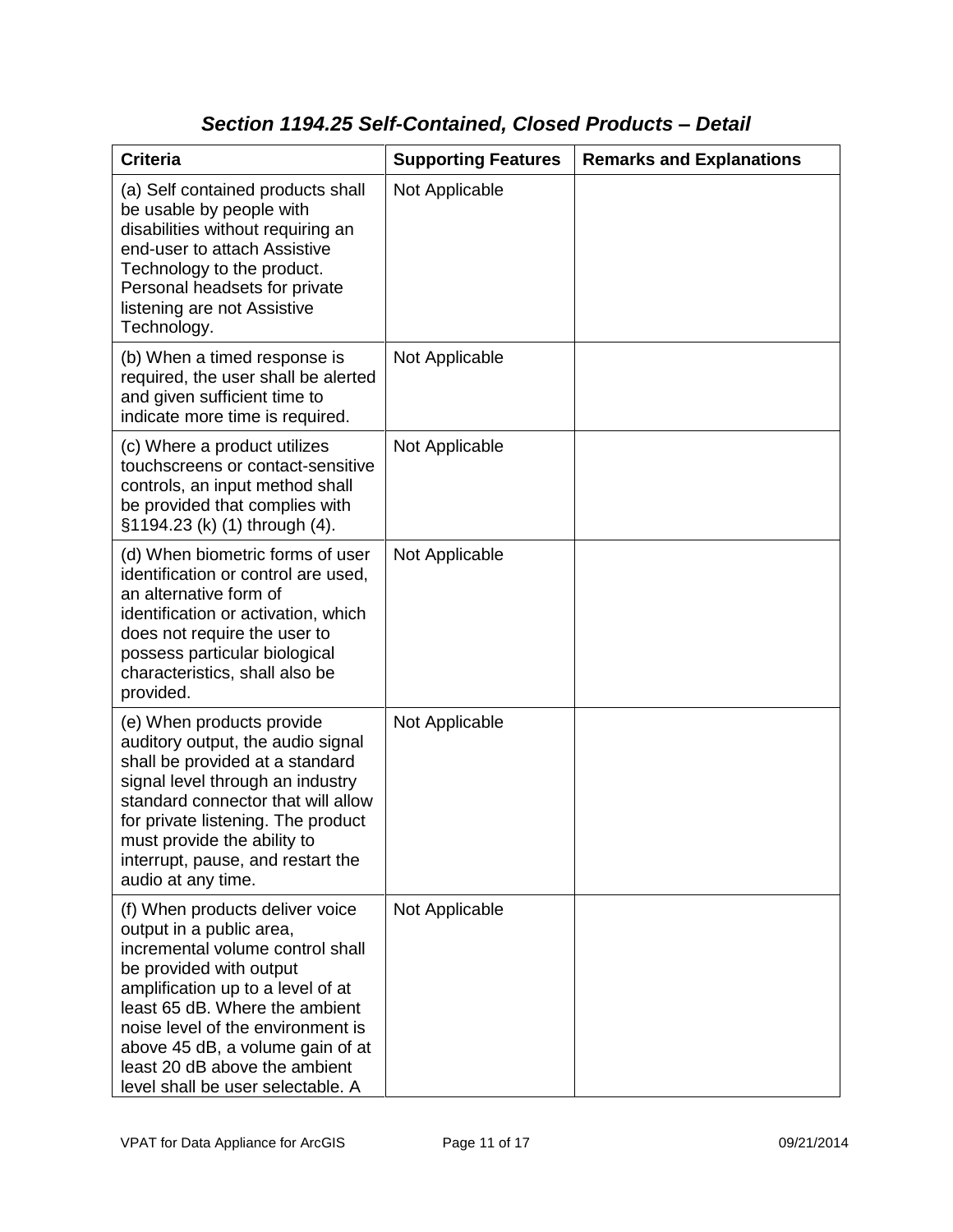| function shall be provided to<br>automatically reset the volume to<br>the default level after every use.                                                                                                                                                                                                                                                                                                                                                                                                                                                                          |                |  |
|-----------------------------------------------------------------------------------------------------------------------------------------------------------------------------------------------------------------------------------------------------------------------------------------------------------------------------------------------------------------------------------------------------------------------------------------------------------------------------------------------------------------------------------------------------------------------------------|----------------|--|
| (g) Color coding shall not be<br>used as the only means of<br>conveying information, indicating<br>an action, prompting a response,<br>or distinguishing a visual<br>element.                                                                                                                                                                                                                                                                                                                                                                                                     | Not Applicable |  |
| (h) When a product permits a<br>user to adjust color and contrast<br>settings, a range of color<br>selections capable of producing a<br>variety of contrast levels shall be<br>provided.                                                                                                                                                                                                                                                                                                                                                                                          | Not Applicable |  |
| (i) Products shall be designed to<br>avoid causing the screen to<br>flicker with a frequency greater<br>than 2 Hz and lower than 55 Hz.                                                                                                                                                                                                                                                                                                                                                                                                                                           | Not Applicable |  |
| (j) (1) Products which are<br>freestanding, non-portable, and<br>intended to be used in one<br>location and which have operable<br>controls shall comply with the<br>following: The position of any<br>operable control shall be<br>determined with respect to a<br>vertical plane, which is 48 inches<br>in length, centered on the<br>operable control, and at the<br>maximum protrusion of the<br>product within the 48 inch length<br>on products which are<br>freestanding, non-portable, and<br>intended to be used in one<br>location and which have operable<br>controls. | Not Applicable |  |
| $(j)(2)$ Products which are<br>freestanding, non-portable, and<br>intended to be used in one<br>location and which have operable<br>controls shall comply with the<br>following: Where any operable<br>control is 10 inches or less<br>behind the reference plane, the<br>height shall be 54 inches<br>maximum and 15 inches                                                                                                                                                                                                                                                      | Not Applicable |  |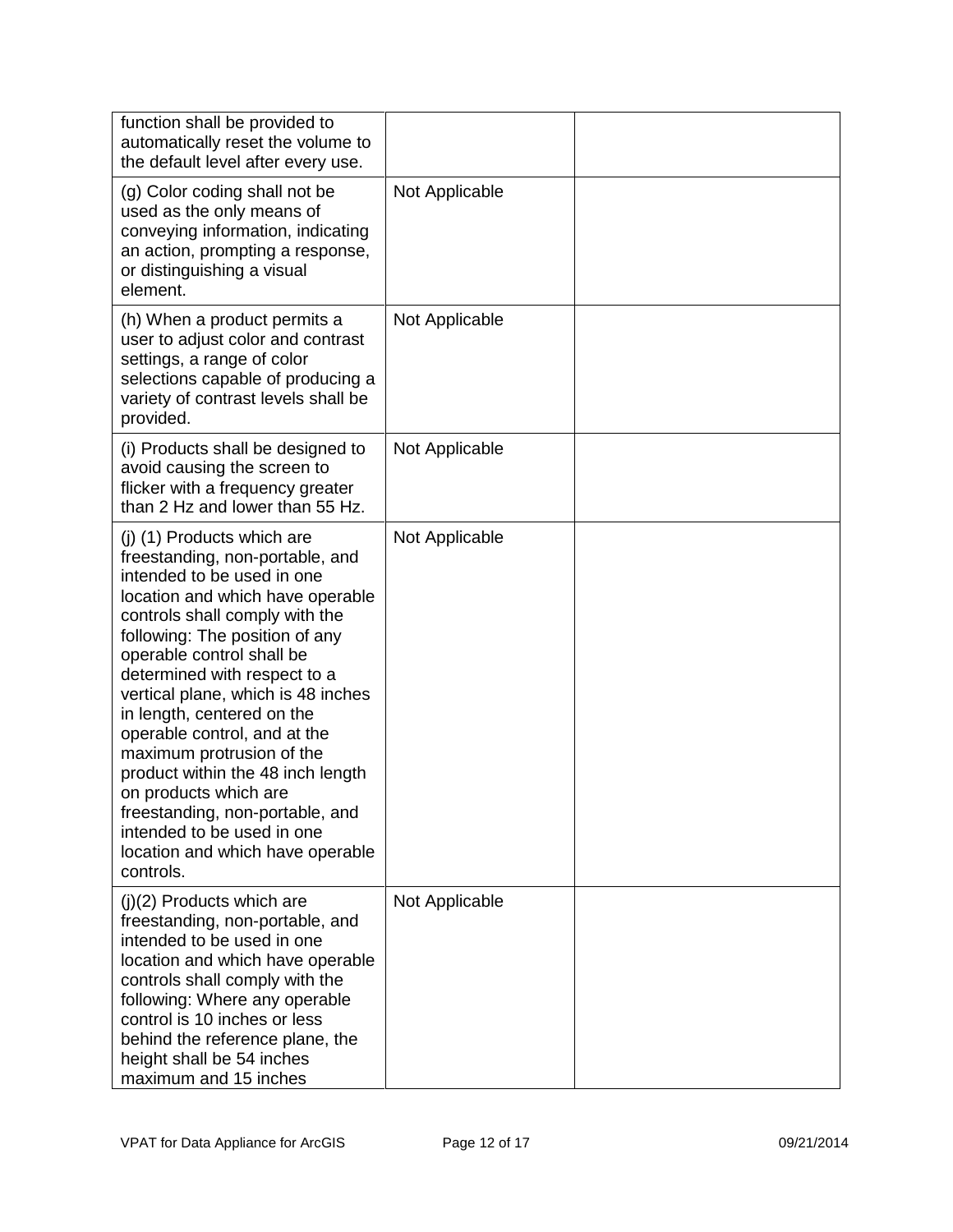| minimum above the floor.                                                                                                                                                                                                                                                                                                                                                                  |                |  |
|-------------------------------------------------------------------------------------------------------------------------------------------------------------------------------------------------------------------------------------------------------------------------------------------------------------------------------------------------------------------------------------------|----------------|--|
| $(j)(3)$ Products which are<br>freestanding, non-portable, and<br>intended to be used in one<br>location and which have operable<br>controls shall comply with the<br>following: Where any operable<br>control is more than 10 inches<br>and not more than 24 inches<br>behind the reference plane, the<br>height shall be 46 inches<br>maximum and 15 inches<br>minimum above the floor. | Not Applicable |  |
| $(i)(4)$ Products which are<br>freestanding, non-portable, and<br>intended to be used in one<br>location and which have operable<br>controls shall comply with the<br>following: Operable controls shall<br>not be more than 24 inches<br>behind the reference plane.                                                                                                                     | Not Applicable |  |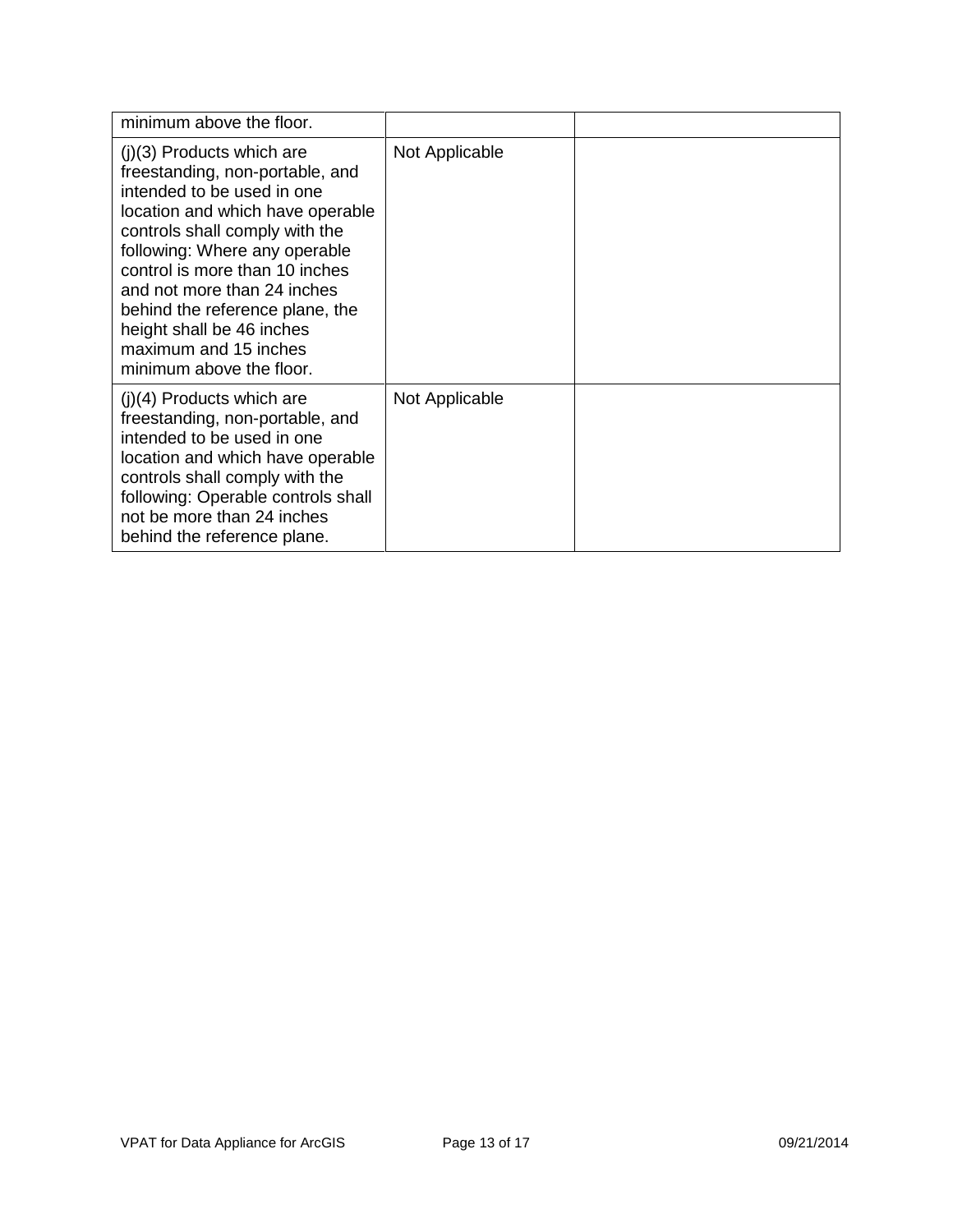| <b>Criteria</b>                                                                                                                                                                                                                                          | <b>Supporting Features</b> | <b>Remarks and Explanations</b> |
|----------------------------------------------------------------------------------------------------------------------------------------------------------------------------------------------------------------------------------------------------------|----------------------------|---------------------------------|
| (a) All mechanically operated<br>controls and keys shall comply<br>with §1194.23 (k) (1) through (4).                                                                                                                                                    | Not Applicable             |                                 |
| (b) If a product utilizes<br>touchscreens or touch-operated<br>controls, an input method shall<br>be provided that complies with<br>§1194.23 (k) (1) through (4).                                                                                        | Not Applicable             |                                 |
| (c) When biometric forms of user<br>identification or control are used,<br>an alternative form of<br>identification or activation, which<br>does not require the user to<br>possess particular biological<br>characteristics, shall also be<br>provided. | Not Applicable             |                                 |
| (d) Where provided, at least one<br>of each type of expansion slots,<br>ports and connectors shall<br>comply with publicly available<br>industry standards.                                                                                              | Not Applicable             |                                 |

# *Section 1194.26 Desktop and Portable Computers – Detail*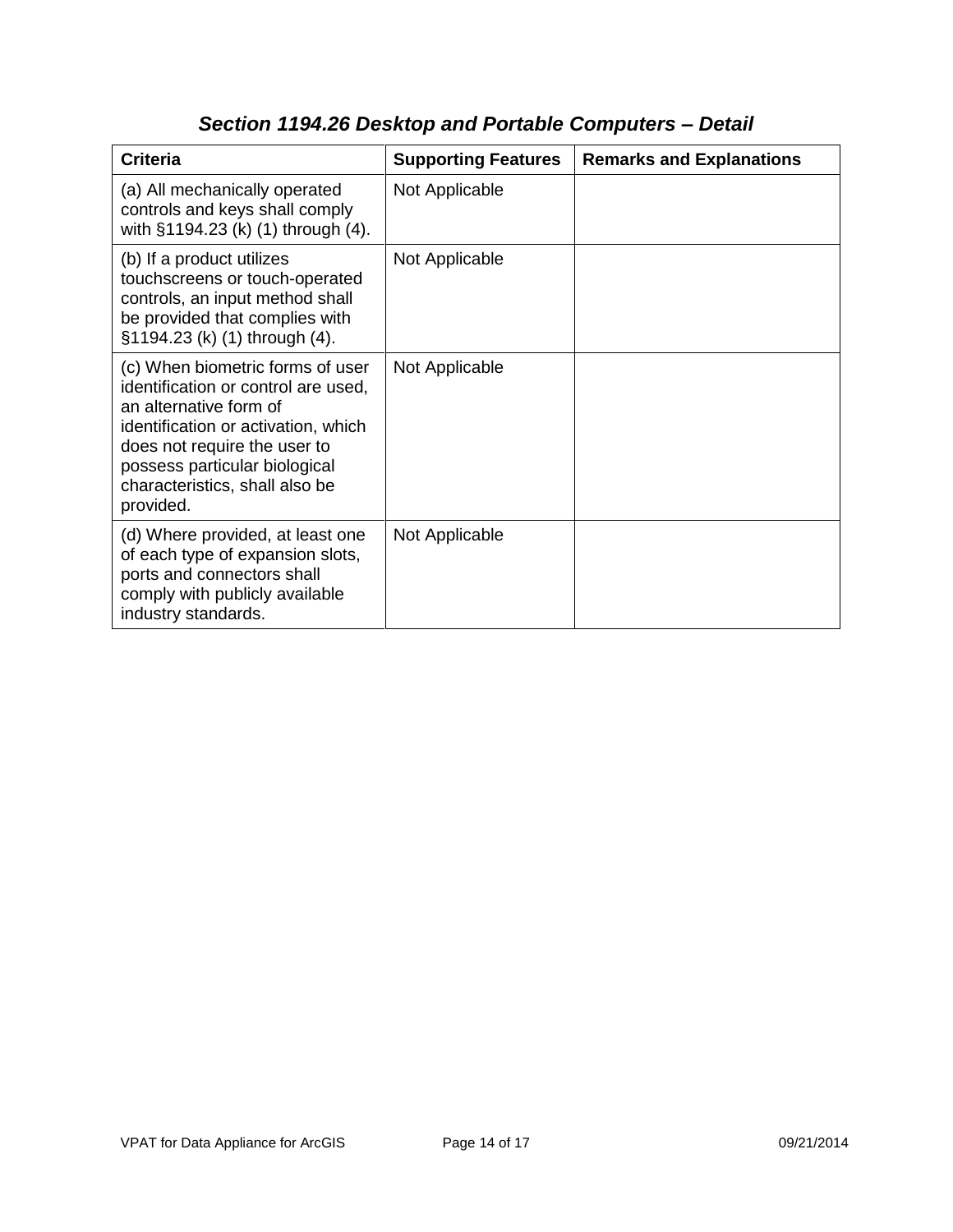| <b>Criteria</b>                                                                                                                                                                                                                                                                                                                        | <b>Supporting Features</b> | <b>Remarks and Explanations</b> |
|----------------------------------------------------------------------------------------------------------------------------------------------------------------------------------------------------------------------------------------------------------------------------------------------------------------------------------------|----------------------------|---------------------------------|
| (a) At least one mode of<br>operation and information<br>retrieval that does not require<br>user vision shall be provided, or<br>support for Assistive Technology<br>used by people who are blind or<br>visually impaired shall be<br>provided.                                                                                        | Not Applicable             |                                 |
| (b) At least one mode of<br>operation and information<br>retrieval that does not require<br>visual acuity greater than 20/70<br>shall be provided in audio and<br>enlarged print output working<br>together or independently, or<br>support for Assistive Technology<br>used by people who are visually<br>impaired shall be provided. | Not Applicable             |                                 |
| (c) At least one mode of<br>operation and information<br>retrieval that does not require<br>user hearing shall be provided, or<br>support for Assistive Technology<br>used by people who are deaf or<br>hard of hearing shall be provided.                                                                                             | Not Applicable             |                                 |
| (d) Where audio information is<br>important for the use of a<br>product, at least one mode of<br>operation and information<br>retrieval shall be provided in an<br>enhanced auditory fashion, or<br>support for assistive hearing<br>devices shall be provided.                                                                        | Not Applicable             |                                 |
| (e) At least one mode of<br>operation and information<br>retrieval that does not require<br>user speech shall be provided, or<br>support for Assistive Technology<br>used by people with disabilities<br>shall be provided.                                                                                                            | <b>Supports</b>            |                                 |
| (f) At least one mode of operation<br>and information retrieval that<br>does not require fine motor<br>control or simultaneous actions                                                                                                                                                                                                 | Not Applicable             |                                 |

#### *Section 1194.31 Functional Performance Criteria – Detail*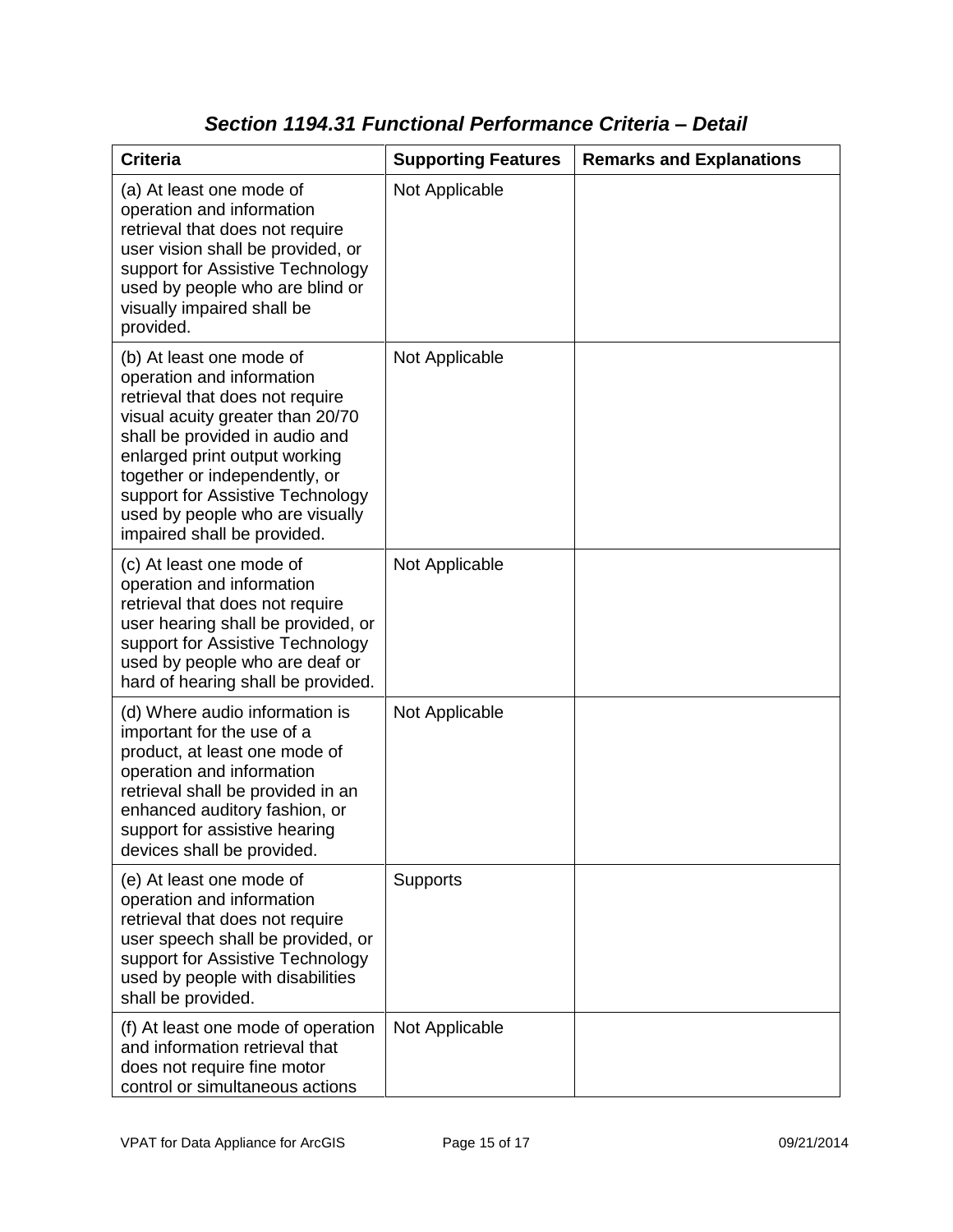| and that is operable with limited |  |
|-----------------------------------|--|
| reach and strength shall be       |  |
| provided.                         |  |